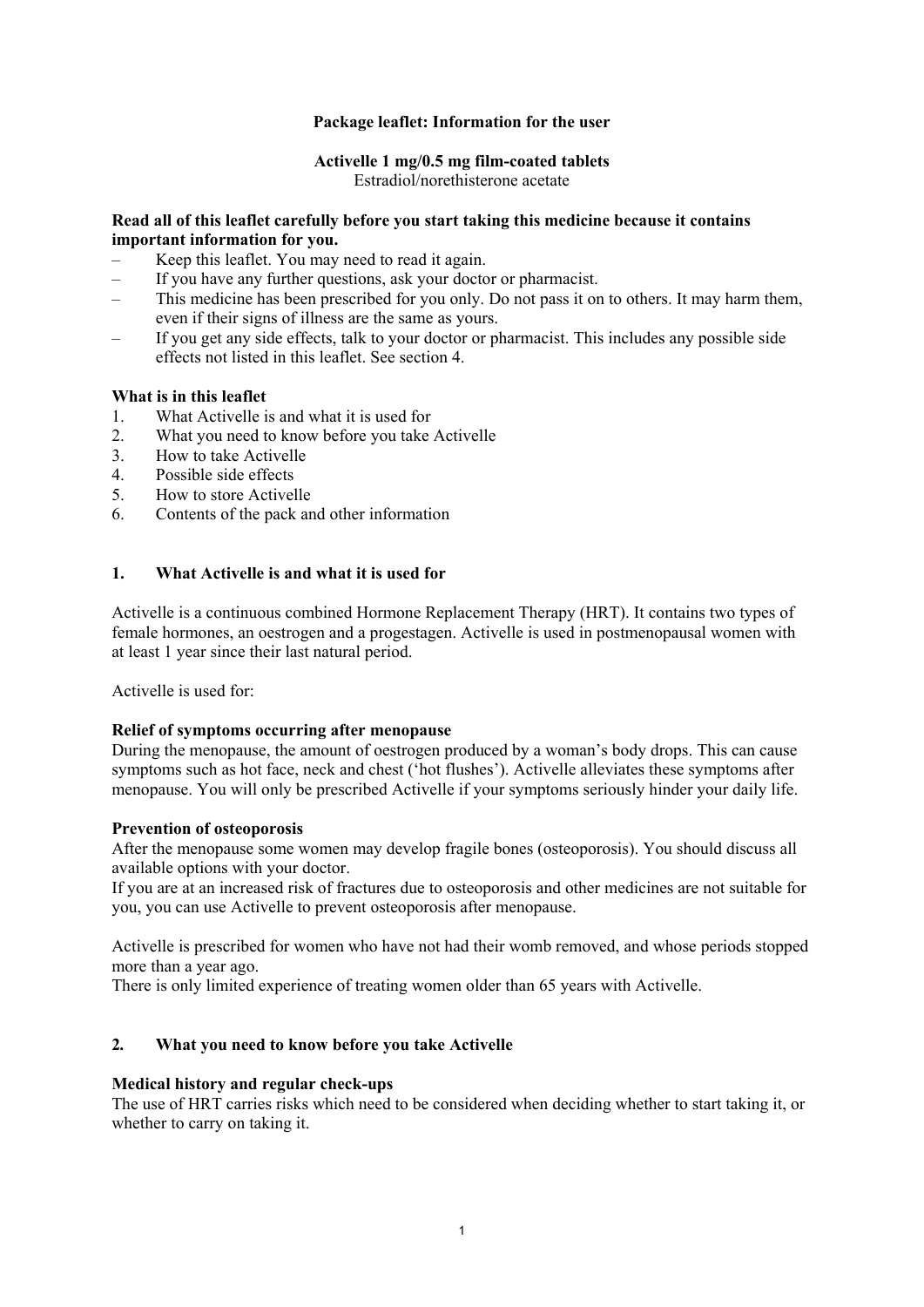The experience in treating women with a premature menopause (due to ovarian failure or surgery) is limited. If you have a premature menopause the risks of using HRT may be different. Please talk to your doctor.

Before you start (or restart) HRT, your doctor will ask about your own and your family's medical history. Your doctor may decide to perform a physical examination. This may include an examination of your breasts and/or an internal examination, if necessary.

Once you have started on Activelle you should see your doctor for regular check-ups (at least once a year). At these check-ups, discuss with your doctor the benefits and risks of continuing with Activelle.

Go for regular breast screening, as recommended by your doctor.

## **Do not take Activelle**

If any of the following applies to you. If you are not sure about any of the points below, **talk to your doctor** before taking Activelle.

Do not take Activelle:

- If you have, have had or suspect having **breast cancer.**
- If you have, or have had **cancer which is sensitive to oestrogens,** such as cancer of the womb lining (endometrium), or if you are suspected of having it.
- If you have any **unexplained vaginal bleeding.**
- If you have **excessive thickening of the womb lining** (endometrial hyperplasia) that is not being treated.
- If you have or have ever had a **blood clot in a vein** (thrombosis), such as in the legs (deep venous thrombosis) or the lungs (pulmonary embolism).
- If you have a **blood clotting disorder** (such as protein C, protein S or antithrombin deficiency).
- If you have or previously have had a disease caused by blood clots in the arteries, such as a **heart attack, stroke** or **angina.**
- If you have or have ever had a **liver disease** and your liver function tests have not returned to normal.
- If you have a **rare blood problem called 'porphyria'** which is passed down in families (inherited).
- If you are **allergic** (hypersensitive) to **estradiol**, **norethisterone acetate** or any of the other ingredients of Activelle (listed in section 6 'Contents of the pack and other information').

If any of the above conditions appear for the first time while taking Activelle, stop taking it at once and consult your doctor immediately.

## **Warnings and precautions**

Tell your doctor if you have ever had any of the following problems, before you start the treatment, as these may return or become worse during treatment with Activelle. If so, you should see your doctor more often for check-ups:

- fibroids inside your womb
- growth of the womb lining outside your womb (endometriosis) or a history of excessive growth of the womb lining (endometrial hyperplasia)
- increased risk of developing blood clots (see 'Blood clots in a vein (thrombosis)')
- increased risk of getting a oestrogen-sensitive cancer (such as having a mother, sister or grandmother who has had breast cancer)
- high blood pressure
- a liver disorder, such as a benign liver tumour
- diabetes
- gallstones
- migraine or severe headaches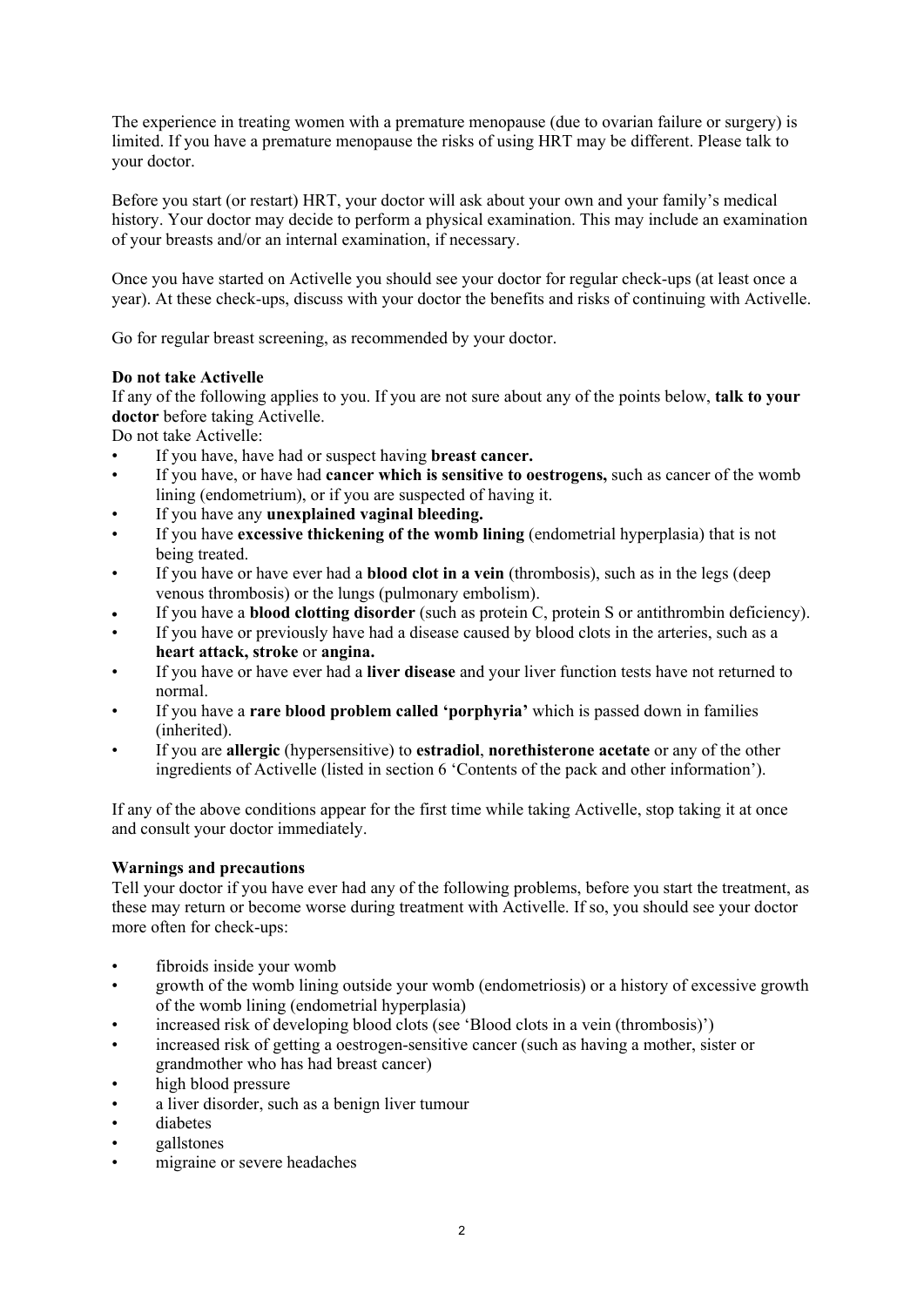- a disease of the immune system that affects many organs of the body (systemic lupus erythematosus, SLE)
- epilepsy
- asthma
- a disease affecting the eardrum and hearing (otosclerosis)
- a very high level of fat in your blood (triglycerides)
- fluid retention due to cardiac or kidney problems
- lactose intolerance.

# **Stop taking Activelle and see a doctor immediately**

If you notice any of the following when taking HRT:

- any of the conditions mentioned in the 'Do not take Activelle' section
- yellowing of your skin or the whites of your eyes (jaundice). These may be signs of a liver disease
- a large rise in your blood pressure (symptoms may be headache, tiredness, dizziness)
- migraine-like headaches which happen for the first time
- if you become pregnant
- if you notice signs of a blood clot, such as:
	- painful swelling and redness of the legs
	- sudden chest pain
		- difficulty in breathing.

For more information, see 'Blood clots in a vein (thrombosis)'.

**Note:** Activelle is not a contraceptive. If it is less than 12 months since your last menstrual period or you are under 50 years old, you may still need to use additional contraception to prevent pregnancy. Speak to your doctor for advice.

## **HRT and cancer**

## **Excessive thickening of the lining of the womb (endometrial hyperplasia) and cancer of the lining of the womb (endometrial cancer)**

Taking oestrogen-only HRT will increase the risk of excessive thickening of the lining of the womb (endometrial hyperplasia) and cancer of the womb lining (endometrial cancer).

The progestagen in Activelle protects you from this extra risk.

## **Irregular bleeding**

You may have irregular bleeding or drops of blood (spotting) during the first 3-6 months of taking Activelle.

However, if the irregular bleeding:

- carries on for more than the first 6 months
- starts after you have been taking Activelle for more than 6 months
- carries on after you have stopped taking Activelle

see your doctor as soon as possible.

## **Breast cancer**

Evidence shows that taking combined oestrogen-progestagen or oestrogen-only hormone replacement therapy (HRT) increases the risk of breast cancer. The extra risk depends on how long you use HRT. The additional risk becomes clear within 3 years of use. After stopping HRT the extra risk will decrease with time, but the risk may persist for 10 years or more if you have used HRT for more than 5 years.

## *Compare*

Women aged 50 to 54 who are not taking HRT, on average, 13 to 17 in 1,000 will be diagnosed with breast cancer over a 5-year period.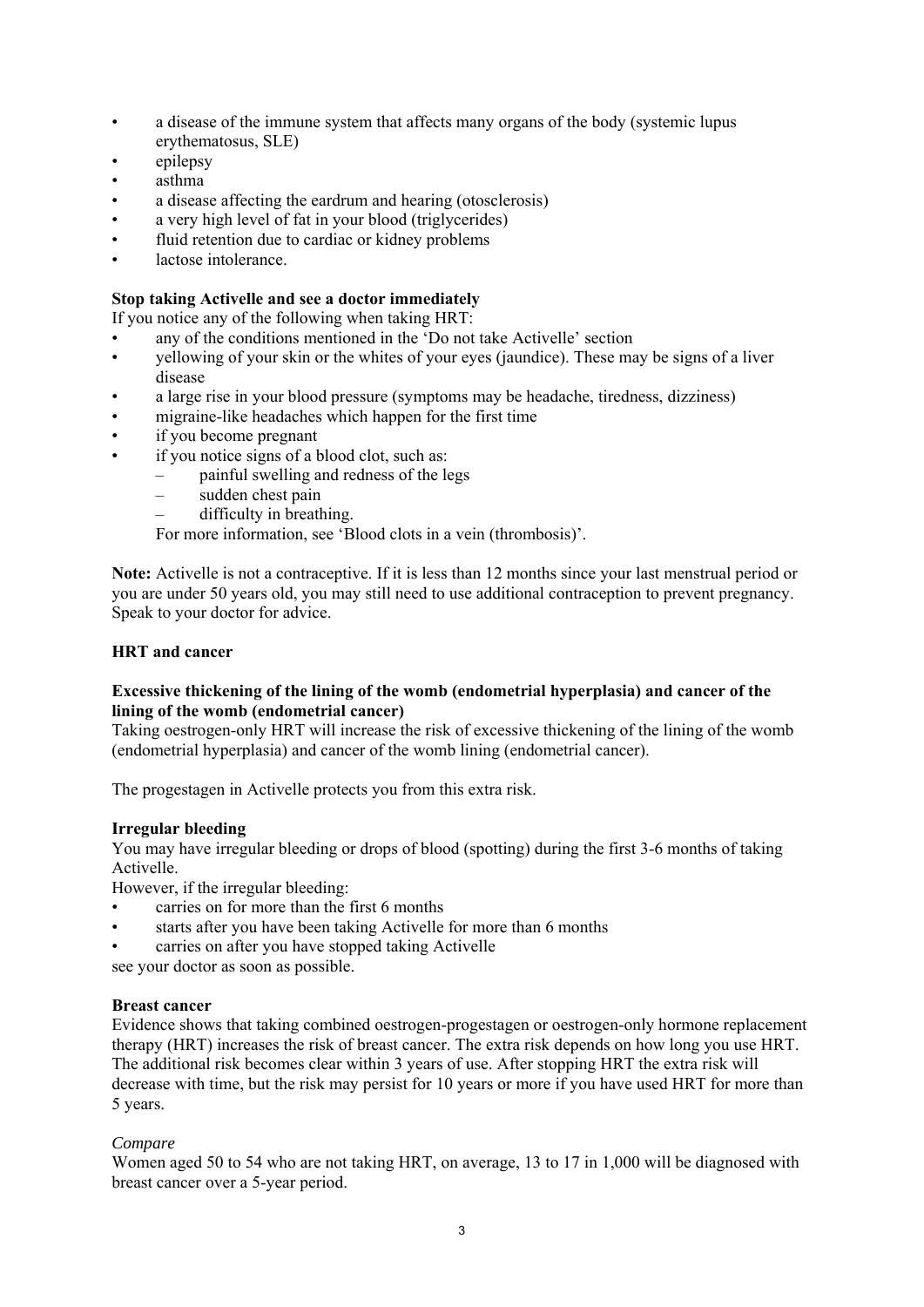For women aged 50 who start taking oestrogen-only HRT for 5 years, there will be 16-17 cases in 1,000 users (i.e. an extra 0 to 3 cases).

For women aged 50 who start taking oestrogen-progestagen HRT for 5 years, there will be 21 cases in 1,000 users (i.e. an extra 4 to 8 cases).

Women aged 50 to 59 who are not taking HRT, on average, 27 in 1,000 will be diagnosed with breast cancer over a 10-year period.

For women aged 50 who start taking oestrogen-only HRT for 10 years, there will be 34 cases in 1,000 users (i.e. an extra 7 cases).

For women aged 50 who start taking oestrogen-progestagen HRT for 10 years, there will be 48 cases in 1,000 users (i.e. an extra 21 cases).

## **Regularly check your breasts. See your doctor if you notice any changes such as:**

- dimpling of the skin
- changes in the nipple
- any lumps you can see or feel.

Additionally, you are advised to join mammography screening programs when offered to you. For mammogram screening, it is important that you inform the nurse/healthcare professional who is actually taking the x-ray that you use HRT, as this medication may increase the density of your breasts which may affect the outcome of the mammogram. Where the density of the breast is increased, mammography may not detect all lumps.

## **Ovarian cancer**

Ovarian cancer is rare - much rarer than breast cancer. The use of oestrogen-only or combined oestrogen-progestagen HRT has been associated with a slightly increased risk of ovarian cancer. The risk of ovarian cancer varies with age. For example, in women aged 50 to 54 who are not taking HRT, about 2 women in 2,000 will be diagnosed with ovarian cancer over a 5-year period. For women who have been taking HRT for 5 years, there will be about 3 cases per 2,000 users (i.e. about 1 extra case).

## **Effect of HRT on heart and circulation**

## **Blood clots in a vein (thrombosis)**

The risk of **blood clots in the veins** is about 1.3 to 3 times higher in HRT users than in non-users, especially during the first year of taking it.

Blood clots can be serious, and if one travels to the lungs, it can cause chest pain, breathlessness, fainting or even death.

You are more likely to get a blood clot in your veins as you get older and if any of the following applies to you. Inform your doctor if any of these situations applies to you:

- you are unable to walk for a long time because of major surgery, injury or illness (see also section 3, 'If you need to have surgery')
- you are seriously overweight  $(BMI > 30 \text{ kg/m}^2)$
- you have any blood clotting problem that needs long-term treatment with a medicine used to prevent blood clots
- if any of your close relatives has ever had a blood clot in the leg, lung or another organ
- you have systemic lupus erythematosus (SLE)
- you have cancer.

For signs of a blood clot, see 'Stop taking Activelle and see a doctor immediately'.

## *Compare*

Looking at women in their 50s who are not taking HRT, on average, over a 5-year period, 4 to 7 in 1,000 would be expected to get a blood clot in a vein.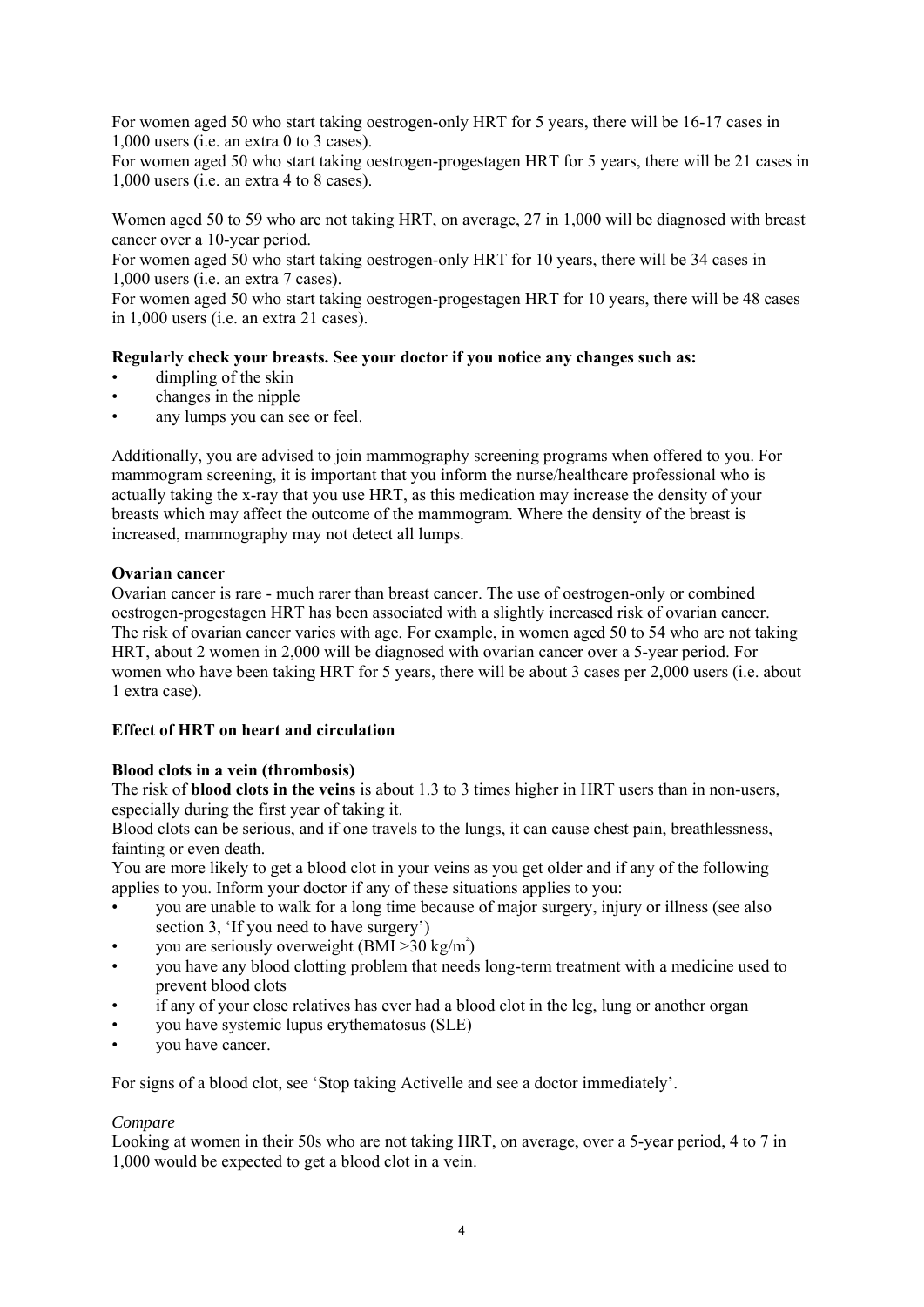For women in their 50s who have been taking oestrogen-progestagen HRT for over 5 years, there will be 9 to 12 cases in 1,000 users (i.e. an extra 5 cases).

### **Heart disease (heart attack)**

There is no evidence that HRT will prevent a heart attack. Women over the age of 60 years who use oestrogen-progestagen HRT are slightly more likely to develop heart disease than those not taking any HRT.

#### **Stroke**

The risk of getting stroke is about 1.5 times higher in HRT users than in non-users. The number of extra cases of stroke due to use of HRT will increase with age.

#### *Compare*

Looking at women in their 50s who are not taking HRT, on average, 8 in 1,000 would be expected to have a stroke over a 5-year period.

For women in their 50s who are taking HRT, there will be 11 cases in 1,000 users over 5 years (i.e. an extra 3 cases).

#### **Other conditions**

HRT will not prevent memory loss. There is some evidence of a higher risk of memory loss in women who start using HRT after the age of 65. Speak to your doctor for advice.

#### **Using other medicines**

Some medicines may interfere with the effect of Activelle. This might lead to irregular bleeding. This applies to the following medicines:

- Medicines for **epilepsy** (such as phenobarbital, phenytoin and carbamazepine)
- Medicines for **tuberculosis** (such as rifampicin and rifabutin)
- Medicines for **HIV infections** (such as nevirapine, efavirenz, ritonavir and nelfinavir)
- Herbal remedies containing **St John's Wort** (*Hypericum perforatum*)
- Medicines for hepatitis C infections (such as telaprevir).

Other medicines may increase the effects of Activelle:

• Medicines containing **ketoconazole** (a fungicide).

Activelle may have an impact on a concomitant treatment with cyclosporine.

**Please tell your doctor or pharmacist** if you are taking or have recently taken any other medicines, including medicines obtained without a prescription, herbal medicines or other natural products.

#### **Laboratory tests**

If you need a blood test, tell your doctor or the laboratory staff that you are taking Activelle, because this medicine can affect the results of some tests.

## **Taking Activelle with food and drink**

The tablets can be taken with or without food and drink.

#### **Pregnancy and breast-feeding**

**Pregnancy:** Activelle is for use in postmenopausal women only. If you become pregnant, stop taking Activelle and contact your doctor.

**Breast-feeding:** You should not take Activelle if you are breast-feeding.

#### **Driving and using machines**

Activelle has no known effect on the ability to drive or use machines.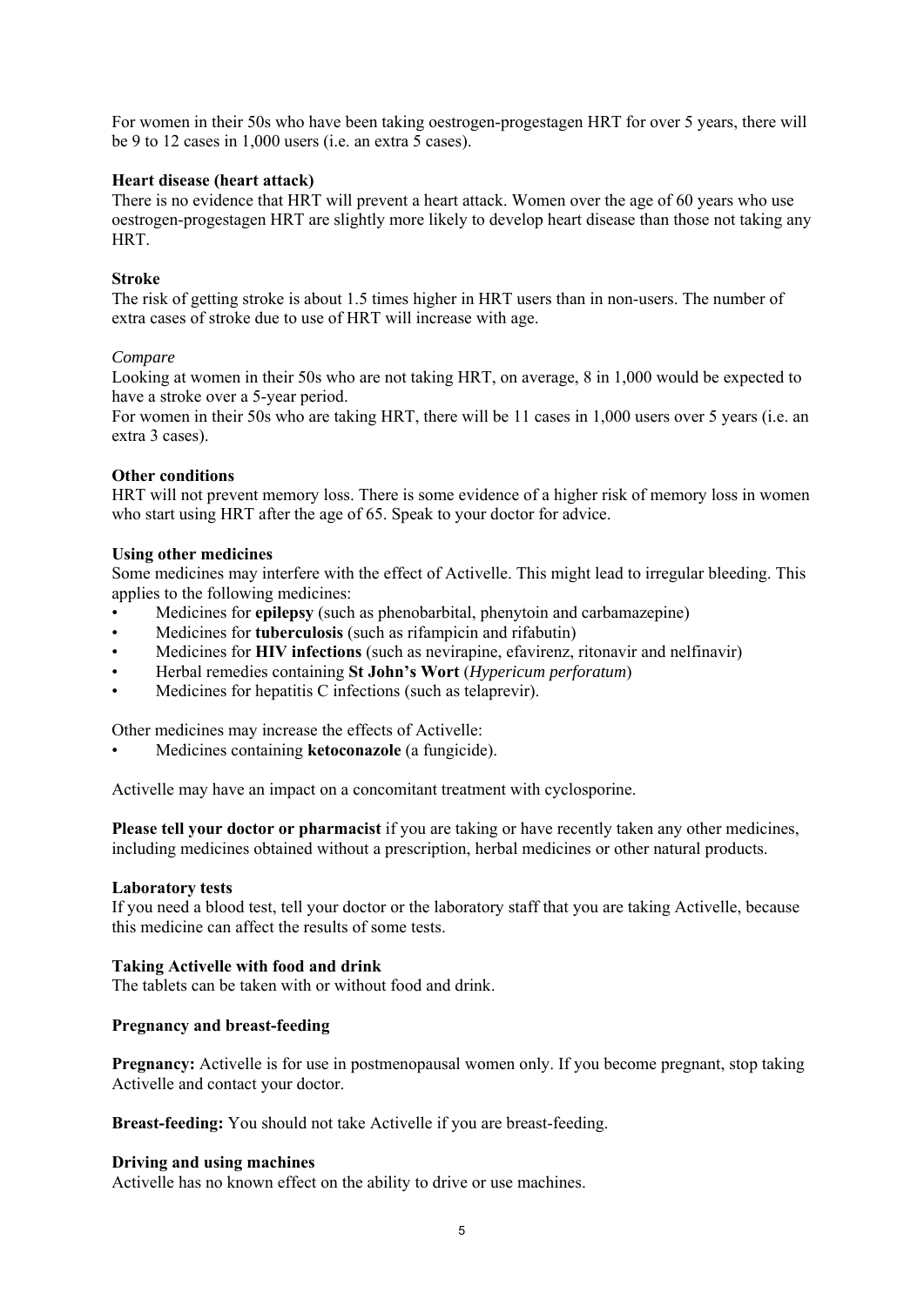## **Important information about some of the ingredients in Activelle:**

Activelle contains lactose monohydrate. If you have an intolerance to some sugars, contact your doctor before taking Activelle.

## **3. How to take Activelle**

Always take this medicine exactly as your doctor has told you. Check with your doctor or pharmacist if you are unsure.

**Take one tablet once a day, at about the same time each day.** Once you have finished all the 28 tablets in the pack, start a new pack continuing the treatment without interruption.

For further information on the use of the calendar pack, see 'User Instructions' at the end of the package leaflet.

You may **start treatment with Activelle** on any convenient day. However, if you are switching from an HRT product when you have monthly bleeding, start your treatment straight after the bleeding has ended.

Your doctor should aim to prescribe the lowest dose to treat your symptom for as short as necessary. Speak to your doctor if you think this dose is too strong or not strong enough.

#### **If you take more Activelle than you should**

If you have taken more Activelle than you should, talk to a doctor or pharmacist. An overdose of Activelle could make you feel sick or vomit.

## **If you forget to take Activelle**

If you forget to take your tablet at the usual time, take it within the next 12 hours. If more than 12 hours have gone by, skip the missed dose and start again as normal the next day. Do not take a double dose to make up for a forgotten tablet. Forgetting a dose may increase the likelihood of breakthrough bleeding and spotting if you still have your womb.

## **If you stop taking Activelle**

If you would like to stop taking Activelle, talk to your doctor first. Your doctor will explain the effects of stopping treatment and discuss other possibilities with you.

If you have any further questions on the use of this medicine, ask your doctor or pharmacist.

## **If you need to have surgery**

If you are going to have surgery, tell the surgeon that you are taking Activelle. You may need to stop taking Activelle about 4 to 6 weeks before the operation to reduce the risk of a blood clot (see section 2, 'Blood clots in a vein (thrombosis)'). Ask your doctor when you can start taking Activelle again.

## **4. Possible side effects**

Like all medicines, this medicine can have side effects, although not everybody gets them.

The following diseases are reported more often in women using HRT compared to women not using HRT:

- breast cancer
- abnormal growth or cancer of the lining of the womb (endometrial hyperplasia or cancer)
- ovarian cancer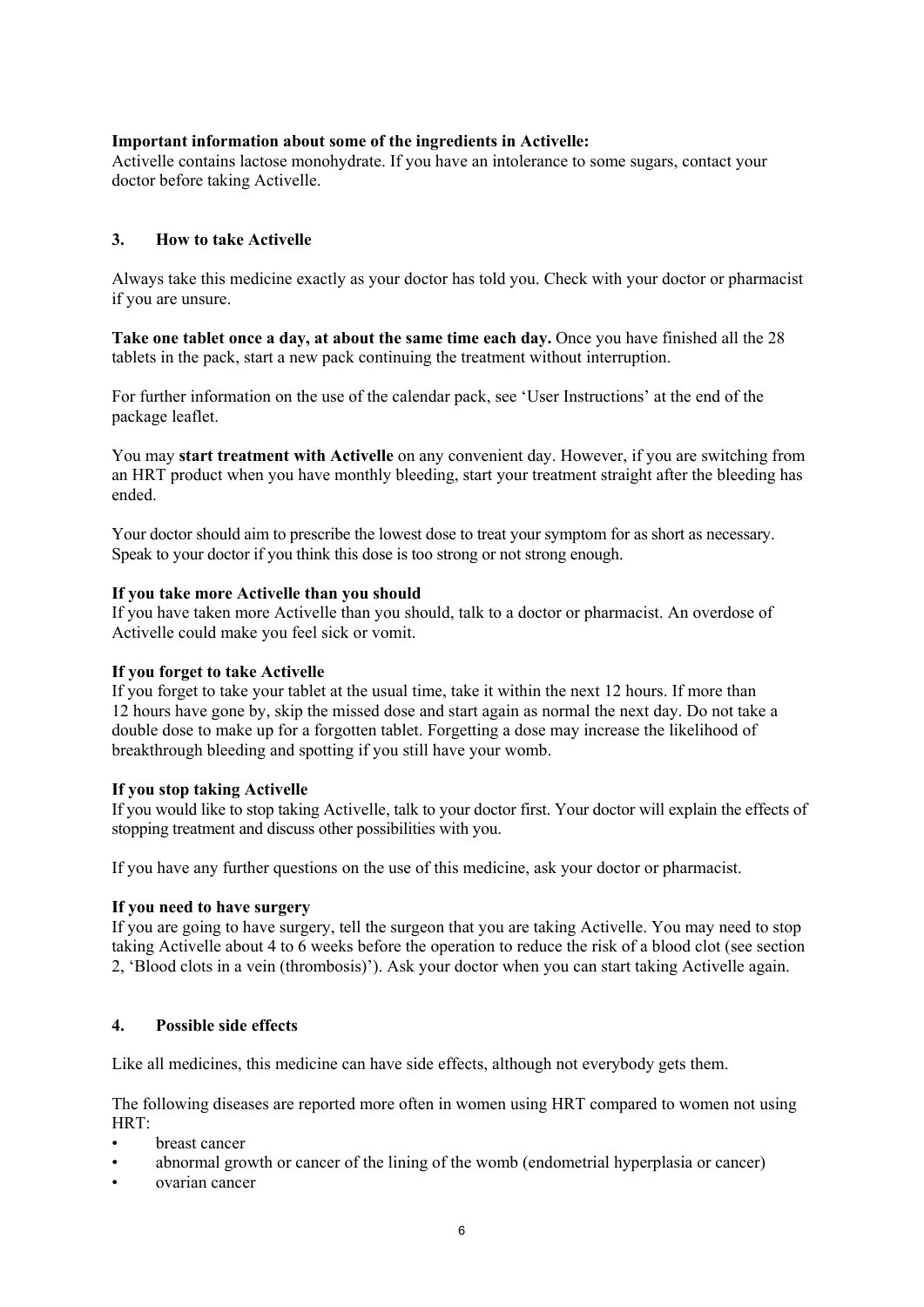- blood clots in the veins of the legs or lungs (venous thromboembolism)
- heart disease
- stroke
- probable memory loss if HRT is started over the age of 65.

For more information about these side effects, see section 2, 'What you need to know before you take Activelle'.

## **Hypersensitivity/allergy** (uncommon side effect – affects 1 to 10 users in 1,000)

Though it is an uncommon event, hypersensitivity/allergy may occur. Signs of hypersensitivity/allergy may include one or more of the following symptoms: hives, itching, swelling, difficulty in breathing, low blood pressure (paleness and coldness of skin, rapid heart beat), feeling dizzy, sweating, which could be signs of anaphylactic reaction/shock. If one of the mentioned symptoms appears, **stop taking Activelle and seek immediate medical help.**

## **Very common side effects** (affects more than 1 user in 10)

- Breast pain or breast tenderness
- Vaginal bleeding.

## **Common side effects** (affects 1 to 10 users in 100)

- Headache
- Weight gain caused by fluid retention
- Vaginal inflammation
- Migraine, new or worse than before
- Vaginal infection with a fungus
- Depression, new or worse than before
- Nausea
- Enlargement or swelling of the breasts (breast oedema)
- Back pain
- Uterine fibroid (benign tumour), aggravation, occurrence or reoccurrence
- Swelling of arms and legs (peripheral oedema)
- Weight increase.

## **Uncommon side effects** (affects 1 to 10 users in 1,000)

- Bloating, abdominal pain, swelling, discomfort or flatulence
- Acne
- Hair loss (alopecia)
- Abnormal (male pattern) hair growth
- Itching or hives (urticaria)
- Inflammation of a vein (superficial thrombophlebitis)
- Leg cramps
- Drug ineffective
- Allergic reaction
- Nervousness.

## **Rare side effects** (affects 1 to 10 users in 10,000)

• Blood clots in the blood vessels of the legs or the lungs (deep vein thrombosis, lung embolism).

## **Very rare side effects** (affects less than 1 user in 10,000)

- Cancer of the lining of the womb (endometrial cancer)
- Excessive thickening of the lining of the womb (endometrial hyperplasia)
- Increase in blood pressure or worsening of high blood pressure
- Gall bladder disease, gall stones occurrence/reoccurrence or aggravated
- Excessive secretion of sebum, skin eruption
- Acute or recurring attack of oedema (angioneurotic oedema)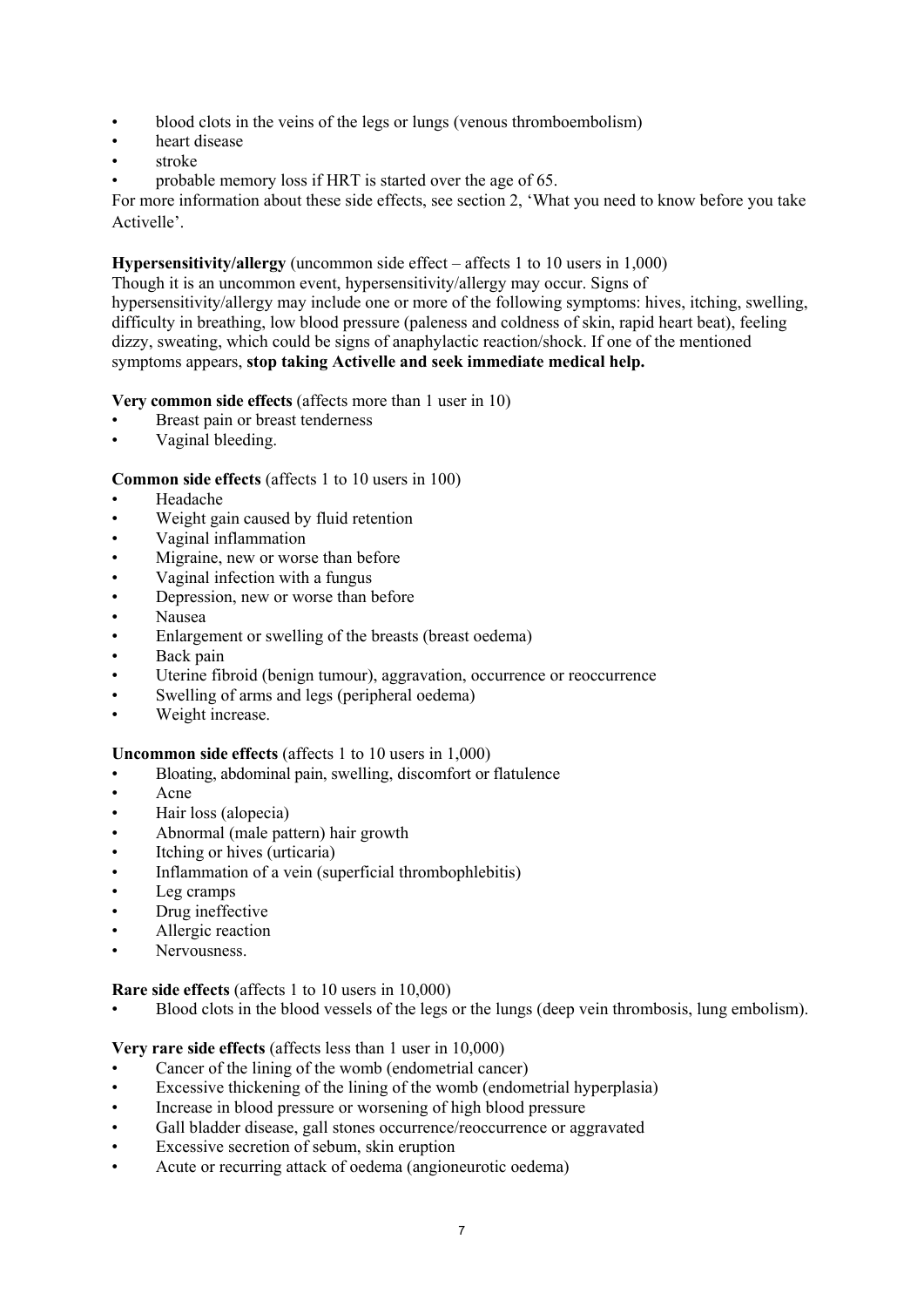- Insomnia, dizziness, anxiety
- Change in sexual desire
- Visual disturbances
- Weight decreased
- Vomiting
- Heartburn
- Vaginal and genital itching
- Heart attack and stroke.

# **Other side effects of combined HRT**

- gall bladder disease
- various skin disorders:
	- discoloration of the skin especially of the face or neck known as 'pregnancy patches' (chloasma)
	- painful reddish skin nodules (erythema nodosum)
	- rash with target-shaped reddening or sores (erythema multiforme)
	- red or purple discolorations of the skin and/or mucous membranes (vascular purpura)

# **Reporting of side effects**

If you get any side effects, talk to your doctor or pharmacist. This includes any possible side effects not listed in this leaflet. You can also report side effects directly via:

HPRA Pharmacovigilance

Website: www.hpra.ie

By reporting side effects you can help provide more information on the safety of this medicine.

# **5. How to store Activelle**

Keep this medicine out of the sight and reach of children.

Do not use this medicine after the expiry date, which is stated on the label and outer carton after 'EXP'. The expiry date refers to the last day of that month.

Do not store above 25°C Do not refrigerate. Keep the container in the outer carton in order to protect it from light.

Do not throw away any medicines via wastewater or household waste. Ask your pharmacist how to throw away medicines you no longer use. These measures will help protect the environment.

# **6. Contents of the pack and other information**

## **What Activelle contains**

- The active substances are estradiol 1 mg (as estradiol hemihydrate) and norethisterone acetate 0.5 mg.
- The other ingredients are: lactose monohydrate, maize starch, copovidone, talc and magnesium stearate.
- The film-coating contains: hypromellose, triacetin and talc.

# **What Activelle looks like and contents of the pack**

The film-coated tablets are white, round with a diameter of 6 mm. The tablets are engraved NOVO 288 on one side and the Novo Nordisk logo (an Apis bull) on the other side.

Pack sizes: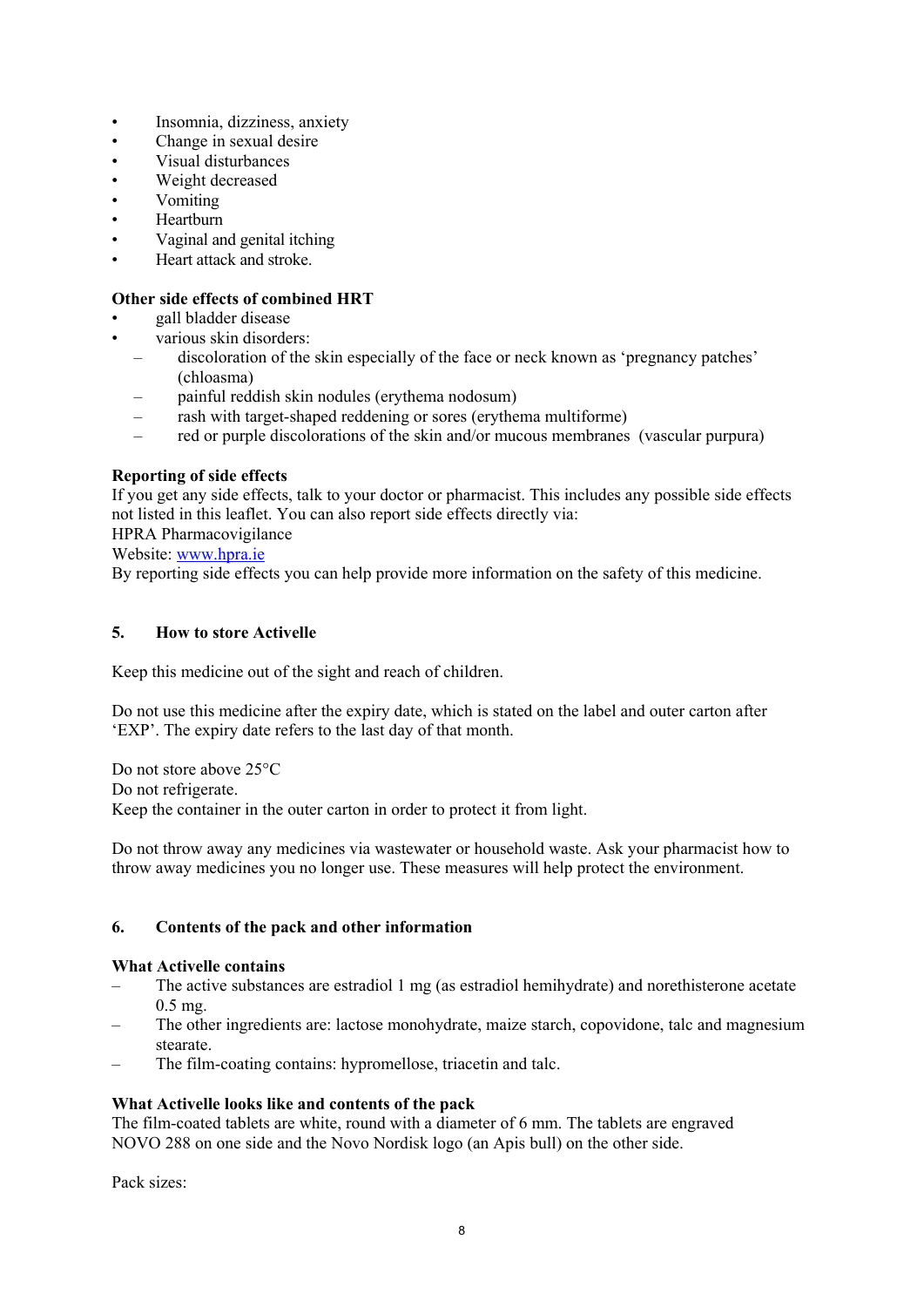• 1 x 28 film-coated tablets in a calendar pack

• 3 x 28 film-coated tablets in calendar packs

Not all pack sizes may be marketed.

### **Marketing Authorisation Holder and Manufacturer**

Novo Nordisk A/S Novo Allé DK-2880 Bagsværd Denmark

## **This medicinal product is authorised in the Member States of the EEA under the following names:**  Member States of the EEA: Activelle – except for United Kingdom: Kliovance.

**This leaflet was last revised in: 09/2020** 

*Activelle is a trademark owned by Novo Nordisk Health Care AG, Switzerland* 

© 2020 Novo Nordisk A/S